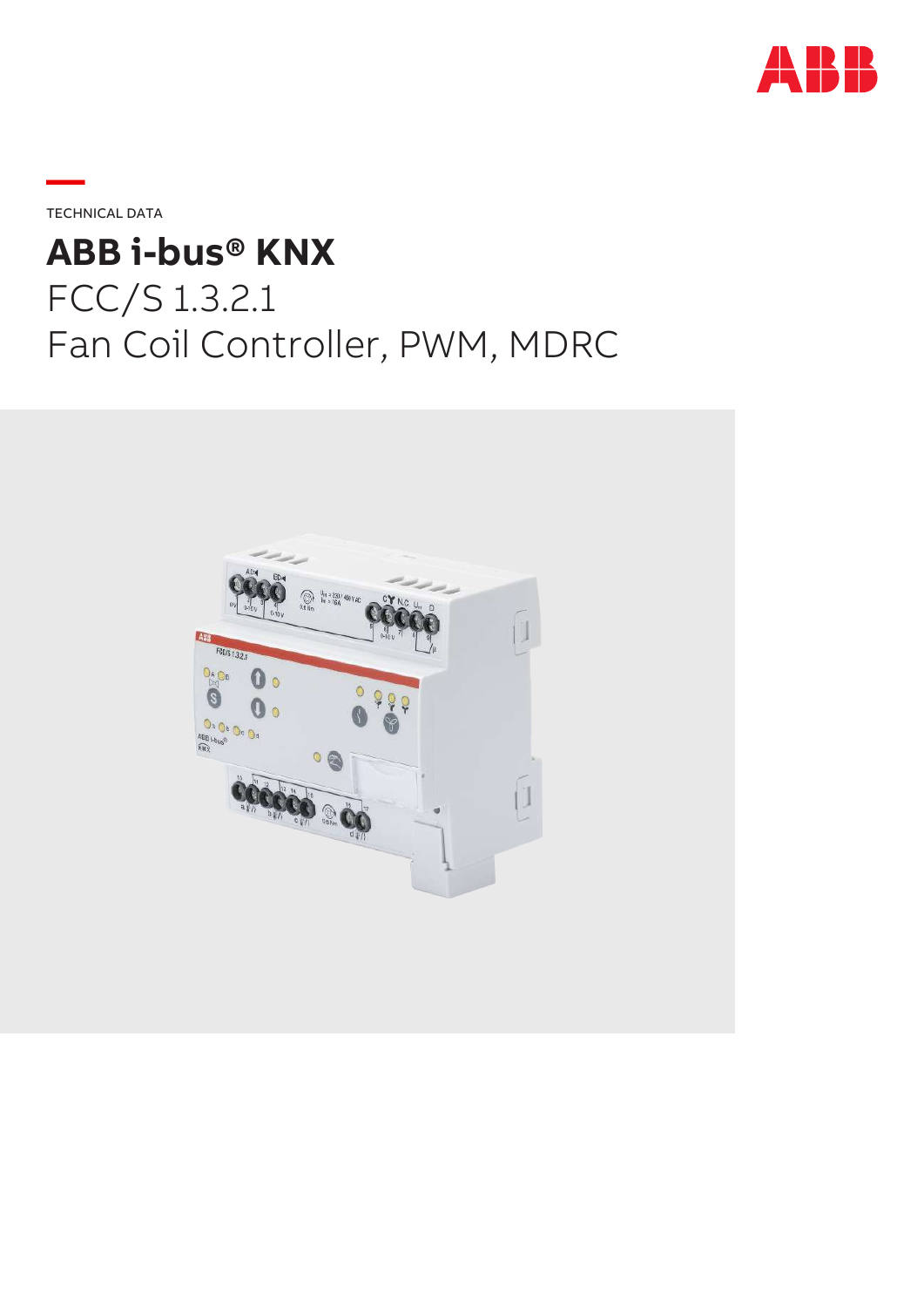# **Device description**

**—**

The device is a modular installation device (MDRC) in proM design. It is designed for installation in electrical distribution boards and small housings with a 35 mm mounting rail (to EN 60715).

The device is KNX-certified and can be used as a product in a KNX system → EU declaration of conformity.

#### The device is powered via the bus

(ABB i-bus® KNX) and requires no additional auxiliary voltage supply. The connection to the bus is made via a bus connection terminal on the front of the housing. The loads are connected to the outputs using screw terminals → terminal designation on the housing.

The software application Engineering Tool Software (ETS) is used for physical address assignment and parameterization.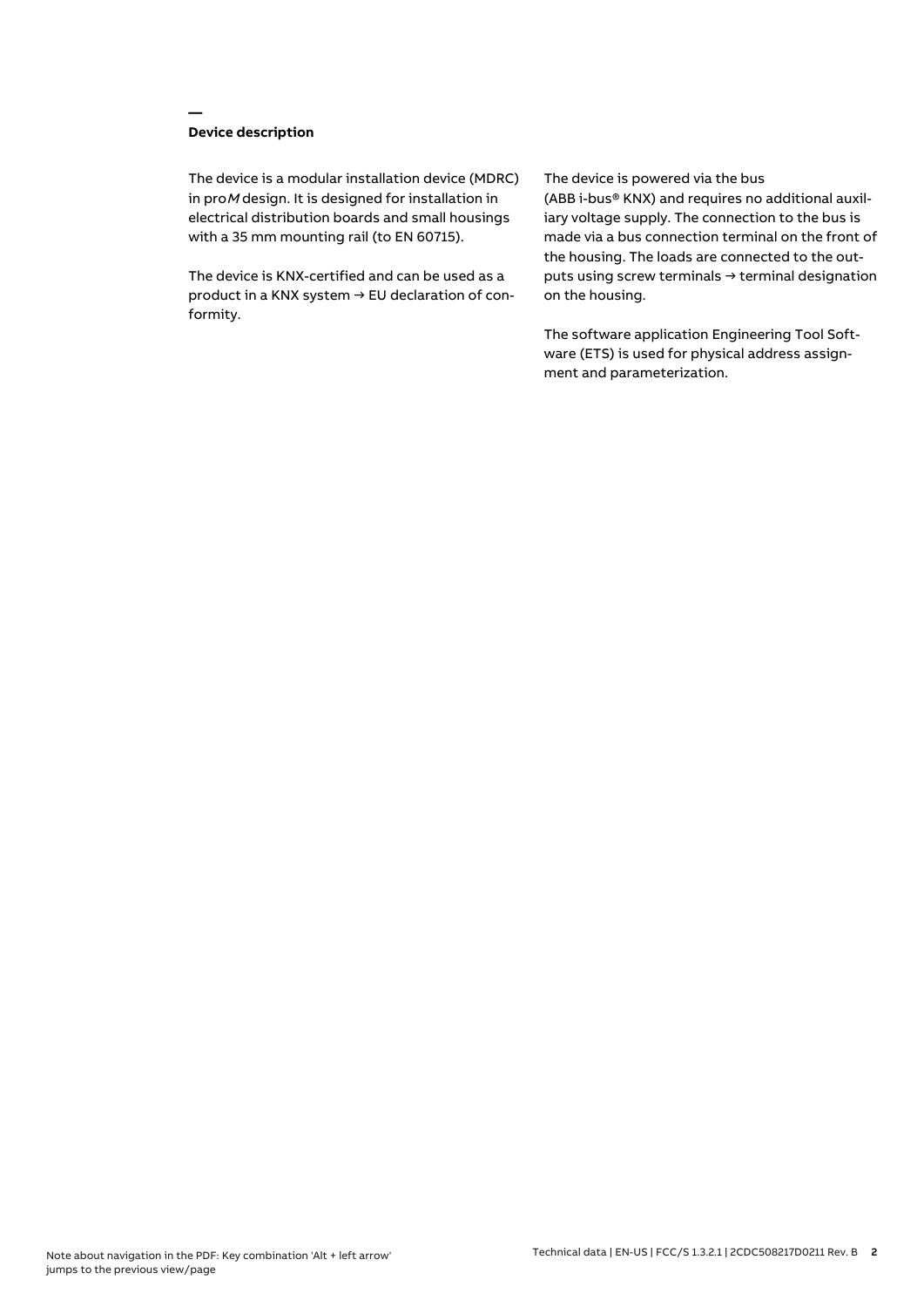# **Device functions**

**—**

The following device functions are available for controlling a fan coil unit:

- Controller
- Actuator device

## **Controller**

The internal controller is activated in the function as a controller unit. The controller is used to process the data received at the inputs (actual values) or via the bus (ABB i-bus® KNX) (actual values, setpoints and operating mode changes). The control values are calculated from the data received and transmitted to the outputs.

# **Actuator device**

The internal controller is deactivated in the function as an actuator. The control values for activating the outputs are calculated by an external controller and received via the bus (ABB i-bus® KNX).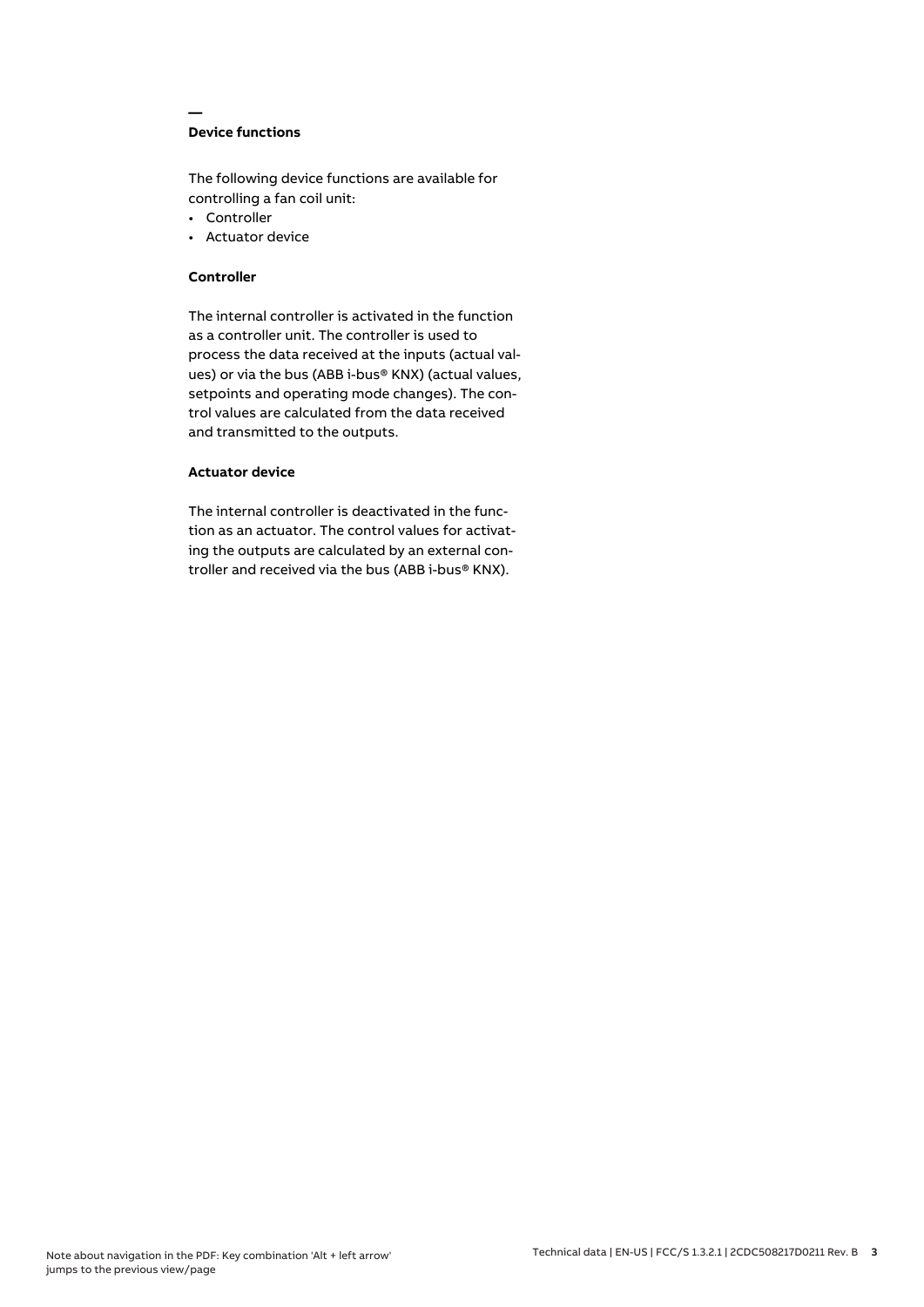# **Connections**

**—**

The devices possess the following connections, depending on the product variant:

- 4 inputs for sensors or an analog room control unit (SAF/A or SAR/A)
- 2 valve outputs for activating valve drives (FCC/ S 1.4.1.1: 1 valve output)
- 1 fan output
- 1 relay output (FCC/S 1.4.1.1 : no relay output)
- 1 bus connection

# **Fan output**

The tables below provide an overview of the maximum number of devices that can be connected to the individual product variants.

|                                               | FCC/S<br>1.1.1.1  | FCC/S<br>1.1.2.1         | FCC/S<br>1.2.1.1  | FCC/S<br>1.2.2.1         | FCC/S<br>1.3.1.1         | FCC/S<br>1.3.2.1         | FCC/S<br>1.4.1.1 | FCC/S<br>1.5.1.1             | FCC/S<br>1.5.2.1         |
|-----------------------------------------------|-------------------|--------------------------|-------------------|--------------------------|--------------------------|--------------------------|------------------|------------------------------|--------------------------|
| Discrete speed fans<br>$(1 \ldots 3$ -speeds) |                   |                          |                   |                          | $\overline{\phantom{a}}$ | $\overline{\phantom{0}}$ |                  | $\qquad \qquad \blacksquare$ | $\overline{\phantom{0}}$ |
| Continuous fans<br>(010V)                     | $\qquad \qquad -$ | $\overline{\phantom{0}}$ | $\qquad \qquad -$ | $\overline{\phantom{a}}$ |                          |                          | -                |                              |                          |

# **Relay output 16 A**

|                 | FCC/S   | FCC/S   | FCC/S   | <b>FCC/S</b> | FCC/S   | <b>FCC/S</b> | FCC/S   | FCC/S   | FCC/S   |
|-----------------|---------|---------|---------|--------------|---------|--------------|---------|---------|---------|
|                 | 1.1.1.1 | 1.1.2.1 | 1.2.1.1 | 1.2.2.1      | 1.3.1.1 | 1.3.2.1      | 1.4.1.1 | 1.5.1.1 | 1.5.2.1 |
| Electric heater |         |         |         |              |         |              | $-$     |         |         |

## **Valve outputs**

| FCC/S | FCC/S                    | FCC/S   | FCC/S         | FCC/S                    | FCC/S   | FCC/S   | FCC/S   | FCC/S<br>1.5.2.1 |
|-------|--------------------------|---------|---------------|--------------------------|---------|---------|---------|------------------|
| 2     | 2                        |         |               |                          |         |         | 2       | $\overline{c}$   |
|       |                          |         |               |                          |         |         |         |                  |
| 2     | $\overline{\phantom{0}}$ |         |               |                          |         |         | 2       | 2                |
|       |                          | ς       | 2             | $\overline{\phantom{0}}$ | 2       |         |         |                  |
|       |                          |         |               |                          |         |         |         |                  |
|       |                          | 2       | $\mathcal{P}$ | $\overline{\phantom{0}}$ | 2       |         |         |                  |
|       | 1.1.1.1                  | 1.1.2.1 | 1.2.1.1       | 1.2.2.1                  | 1.3.1.1 | 1.3.2.1 | 1.4.1.1 | 1.5.1.1          |

### **Physical inputs**

|                             | FCC/S<br>1.1.1.1 | FCC/S<br>1.1.2.1 | FCC/S<br>1.2.1.1 | FCC/S<br>1.2.2.1 | FCC/S<br>1.3.1.1 | FCC/S<br>1.3.2.1 | FCC/S<br>1.4.1.1 | FCC/S<br>1.5.1.1 | FCC/S<br>1.5.2.1 |
|-----------------------------|------------------|------------------|------------------|------------------|------------------|------------------|------------------|------------------|------------------|
| Analog room control<br>unit |                  |                  |                  |                  |                  |                  |                  |                  |                  |
| Binary sensors (floating) 4 |                  |                  | 4                |                  | Δ.               | 4                |                  |                  | 4                |
| Temperature sensors         | 4                | Δ.               | Δ                |                  | Δ.               | 4                |                  | Δ                | 4                |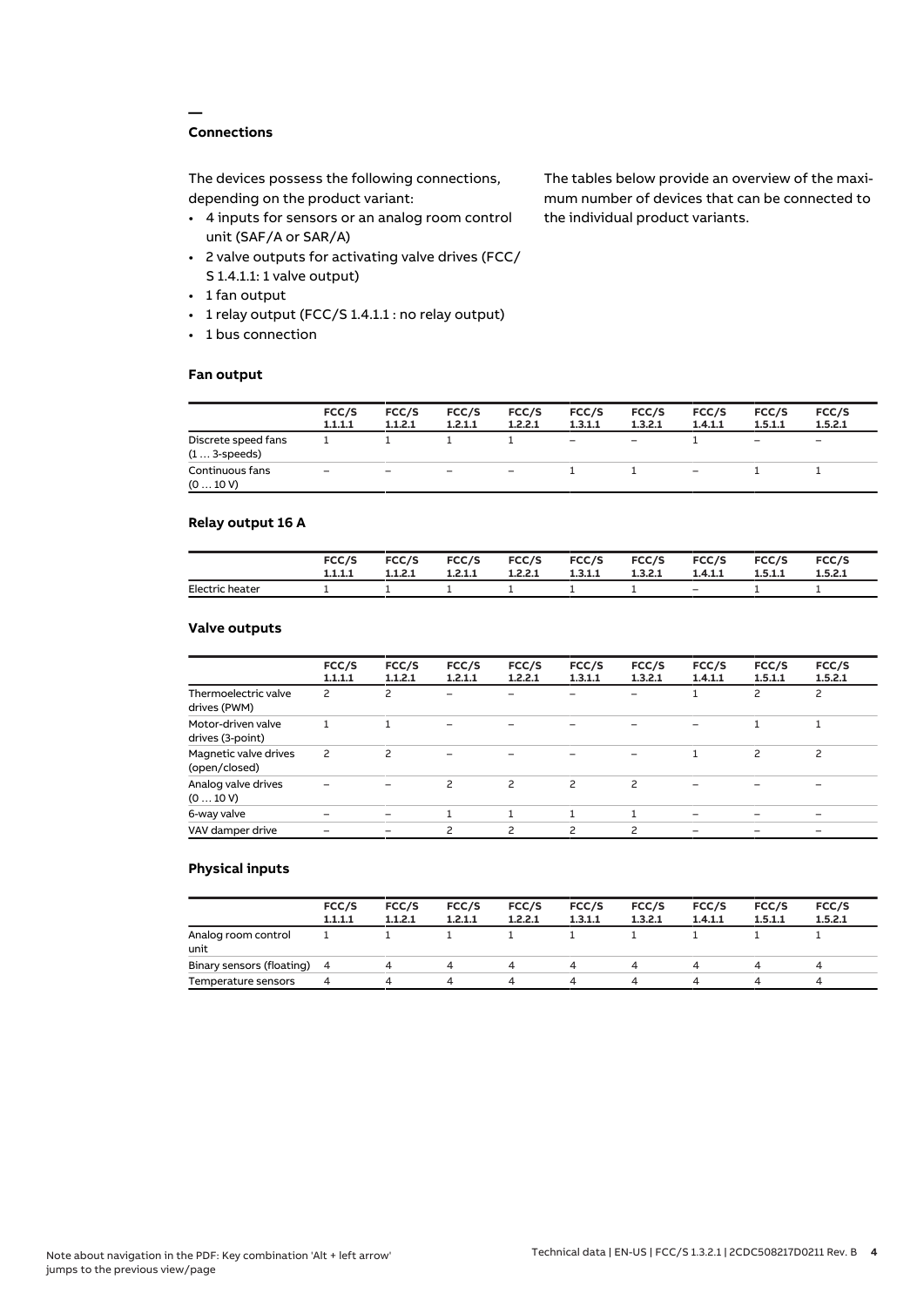### **Inputs**

**—**

| <b>Function</b>              | a | b | c                         |              |
|------------------------------|---|---|---------------------------|--------------|
| Temperature sensor           |   |   |                           |              |
| PT100                        | x | X | $\boldsymbol{\mathsf{x}}$ | $\mathsf{x}$ |
| PT1000                       | x | X | x                         | x            |
| KT/KTY                       | x | x | x                         | x            |
| KT/KT user-defined           | x | x | X                         | $\mathsf{x}$ |
| NTC10k                       | x | x | x                         | x            |
| NTC20k                       | x | x | x                         | x            |
| NI-1000                      | x | x | x                         | x            |
| Analog room control unit     | x |   |                           |              |
| Binary sensor (floating)     | x | X | x                         | $\mathsf{x}$ |
| Dew point sensor (floating)  | x | x | X                         | x            |
| Fill level sensor (floating) | x | X | x                         | $\mathsf{x}$ |
| Window contact (floating)    | x | x | X                         | x            |

#### **—**

# **Outputs**

**—**

# **Valve outputs**

# **FCC/S 1.2.X.1 and FCC/S 1.3.X.1**

| <b>Function</b>                          |   |   |  |
|------------------------------------------|---|---|--|
| Analog valve drives                      |   |   |  |
| 010V                                     | x | x |  |
| 110V                                     | x | x |  |
| 210V                                     | x | x |  |
| 100V                                     |   | x |  |
| 6-way valve drive                        |   |   |  |
| VAV damper drive - control signal        |   | х |  |
| Fault detection (overload/short circuit) |   | x |  |

#### **—**

# **Fan output**

| <b>Function</b>                                                         | <b>Fan output</b> |
|-------------------------------------------------------------------------|-------------------|
| Continuous fans (0  10 V), voltage range can be selected as<br>required |                   |
| Fault detection (overload/short circuit)                                |                   |

# **—**

# **Relay output 16 A**

| Function                                       | <b>Relay output</b> |
|------------------------------------------------|---------------------|
| Use by internal controller for electric heater |                     |
| Use as independent switching output            |                     |
| Internal connection to a device input          |                     |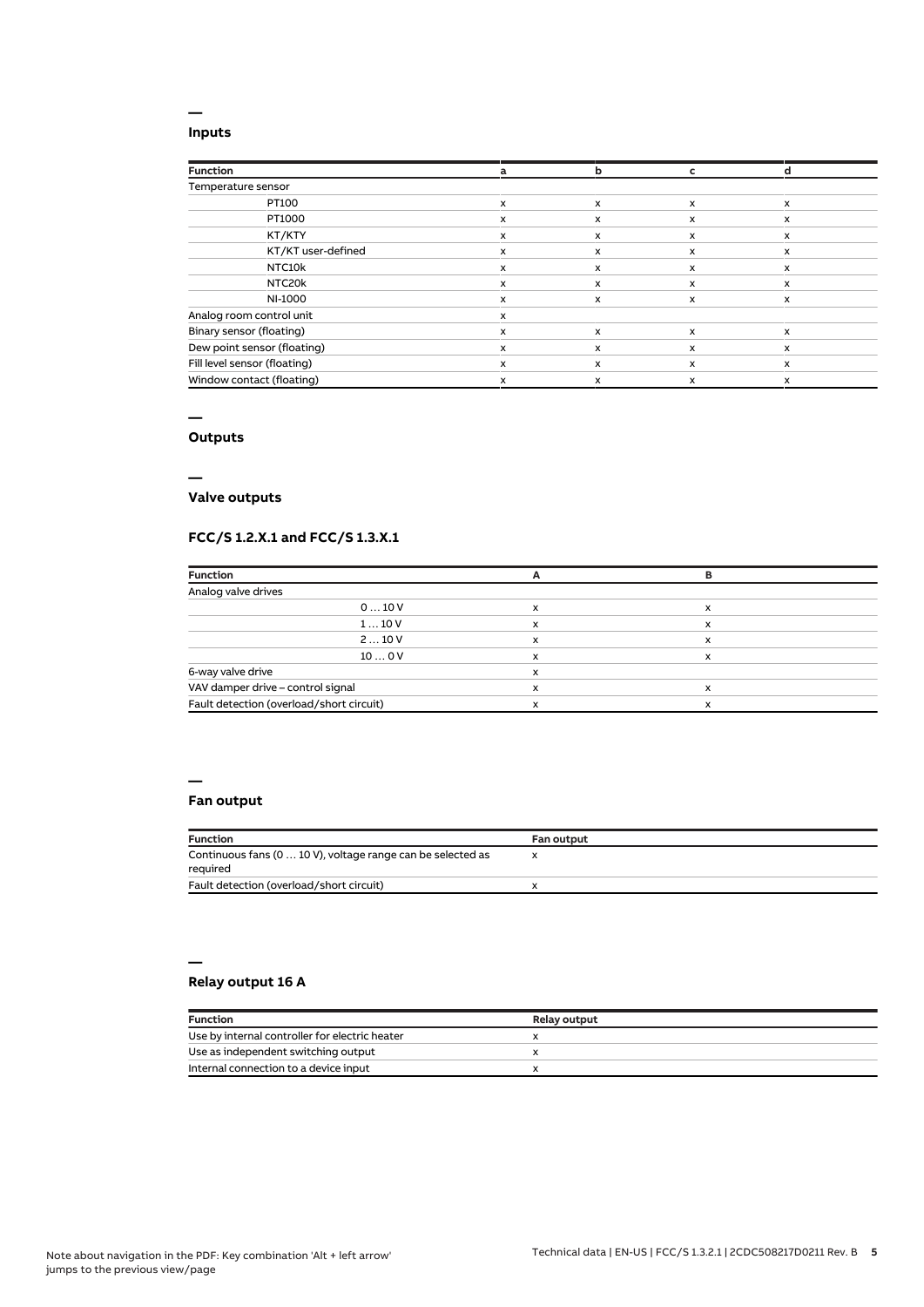**Dimension drawing**

**—**

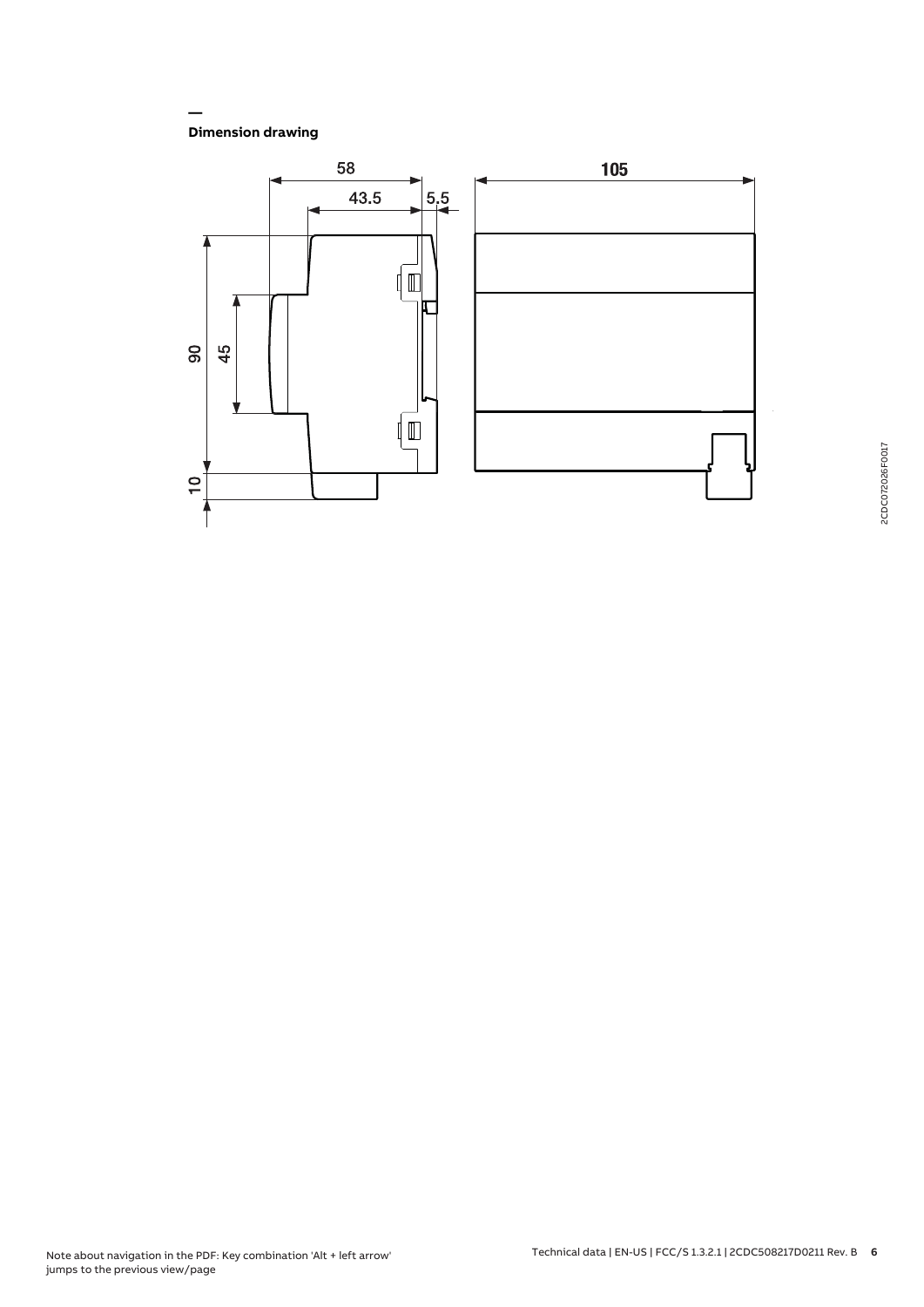**Connection diagram**

**—**



#### **— Legend**

- Label carriers
- Programming LED
- Programming button
- Bus connection terminal
- Cover cap
- Valve output
- Valve output
- Fan output
- Auxiliary relay
- 11 Switch valve output button/LED
- Valve output open/close button/LED
- Relay output open/close button/LED
- Fan speed switching button/LED
- Manual operation button/LED
- Input LED
- Input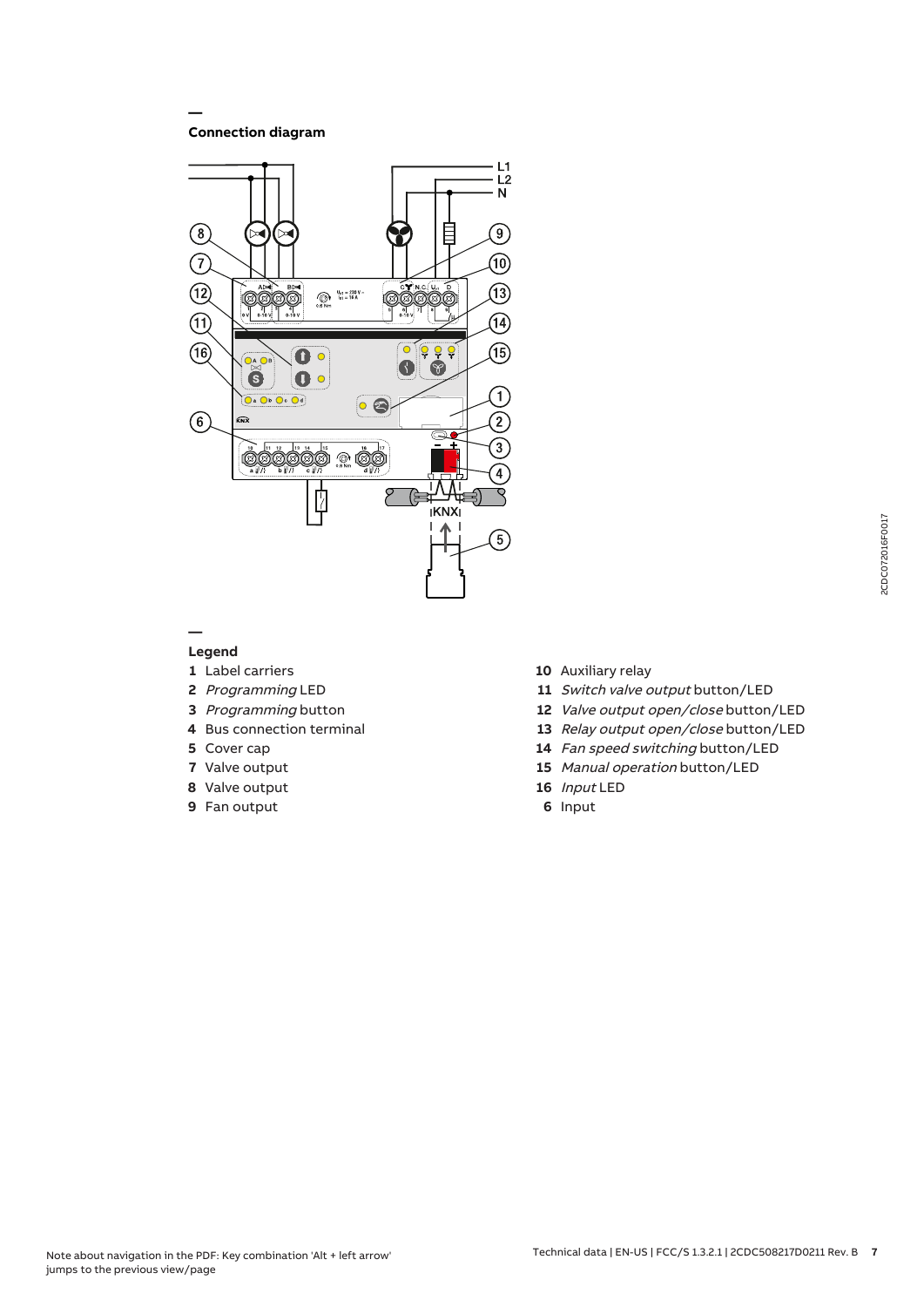# **Operating and display elements**

**—**

| <b>Operating control/LED</b>       | Description/function                                  | <b>Display</b>                                                     |
|------------------------------------|-------------------------------------------------------|--------------------------------------------------------------------|
|                                    | Assignment of the physical address                    | LED On: Device in programming mode                                 |
| Programming button/LED             |                                                       |                                                                    |
|                                    |                                                       |                                                                    |
|                                    |                                                       |                                                                    |
| <b>Manual mode</b>                 |                                                       |                                                                    |
|                                    |                                                       |                                                                    |
| <b>Operating control/LED</b>       | Description/function                                  | <b>Display</b>                                                     |
|                                    | Activates the KNX mode with a short                   | LED On: Manual operation active                                    |
|                                    | button push                                           | LED Off: KNX operation active                                      |
| Manual operation button/LED        |                                                       |                                                                    |
| d                                  | Indication according to use of the inputs             | Binary sensor:                                                     |
|                                    |                                                       | • LED On: Contact closed                                           |
| Input LED                          |                                                       | LED Off: Contact open<br>Temperature sensor:                       |
|                                    |                                                       | • LED On: Temperature sensor con-                                  |
|                                    |                                                       | nected                                                             |
|                                    |                                                       | • LED flashing: Fault (cable break/short<br>circuit)               |
|                                    |                                                       | Analog control panel:                                              |
|                                    |                                                       | LED On: Control panel connected<br>$\bullet$                       |
|                                    |                                                       | LED flashing: Fault (cable break/short<br>circuit)                 |
| в                                  | Switches between valve A and valve B.                 | LED On: Valve selected                                             |
|                                    | (If the valve output is deactivated, the valve        | LED flashing: Fault on the output (e.g.                            |
|                                    | cannot be selected.)                                  | overload/short circuit)                                            |
|                                    |                                                       |                                                                    |
|                                    |                                                       |                                                                    |
| Switch valve output button/LED     |                                                       |                                                                    |
|                                    | Sets the maximum valve control value                  | LED On: Valve control value at 100 %                               |
|                                    | $(100\%)$<br>Resets the outputs with long button push | LED flashing: Fault on the output (e.g.<br>overload/short circuit) |
|                                    | > 5s                                                  |                                                                    |
| Valve output open button/LED       | Sets the minimum valve control value (0 %)            | LED On: Valve control value at 0 %                                 |
|                                    |                                                       | LED flashing: Fault on the output (e.g.                            |
|                                    |                                                       | overload/short circuit)                                            |
| Valve output close button/LED      |                                                       |                                                                    |
|                                    |                                                       | Both LEDs On: Valve control value between                          |
|                                    |                                                       | 1 and 99 %<br>Both LEDs flashing: Fault on the output              |
|                                    |                                                       | (e.g. overload/short circuit)                                      |
|                                    |                                                       |                                                                    |
|                                    |                                                       |                                                                    |
|                                    | Opens/closes the relay                                | LED On: Relay contact closed                                       |
|                                    |                                                       | LED Off: Relay contact open                                        |
|                                    |                                                       |                                                                    |
|                                    |                                                       |                                                                    |
|                                    |                                                       |                                                                    |
| Relay output open/close button/LED |                                                       |                                                                    |
|                                    | Switches the fan speed in the following               | Fan speed:                                                         |
|                                    | sequence:<br>$0\%$ > 33 % > 66 % > 100 % > 0 % >      | 0 %: all LEDs Off<br>$\cdot$ 1 33 %: LED 1 On                      |
|                                    | 33%                                                   | 34  66 %: LEDs 1 & 2 On                                            |
|                                    | (long button push always switches to 0 %)             | 67  100 %: all LEDs On                                             |
|                                    |                                                       | All LEDs flashing: Fault on the 0-10 V<br>output                   |
| Fan speed button/LED               |                                                       |                                                                    |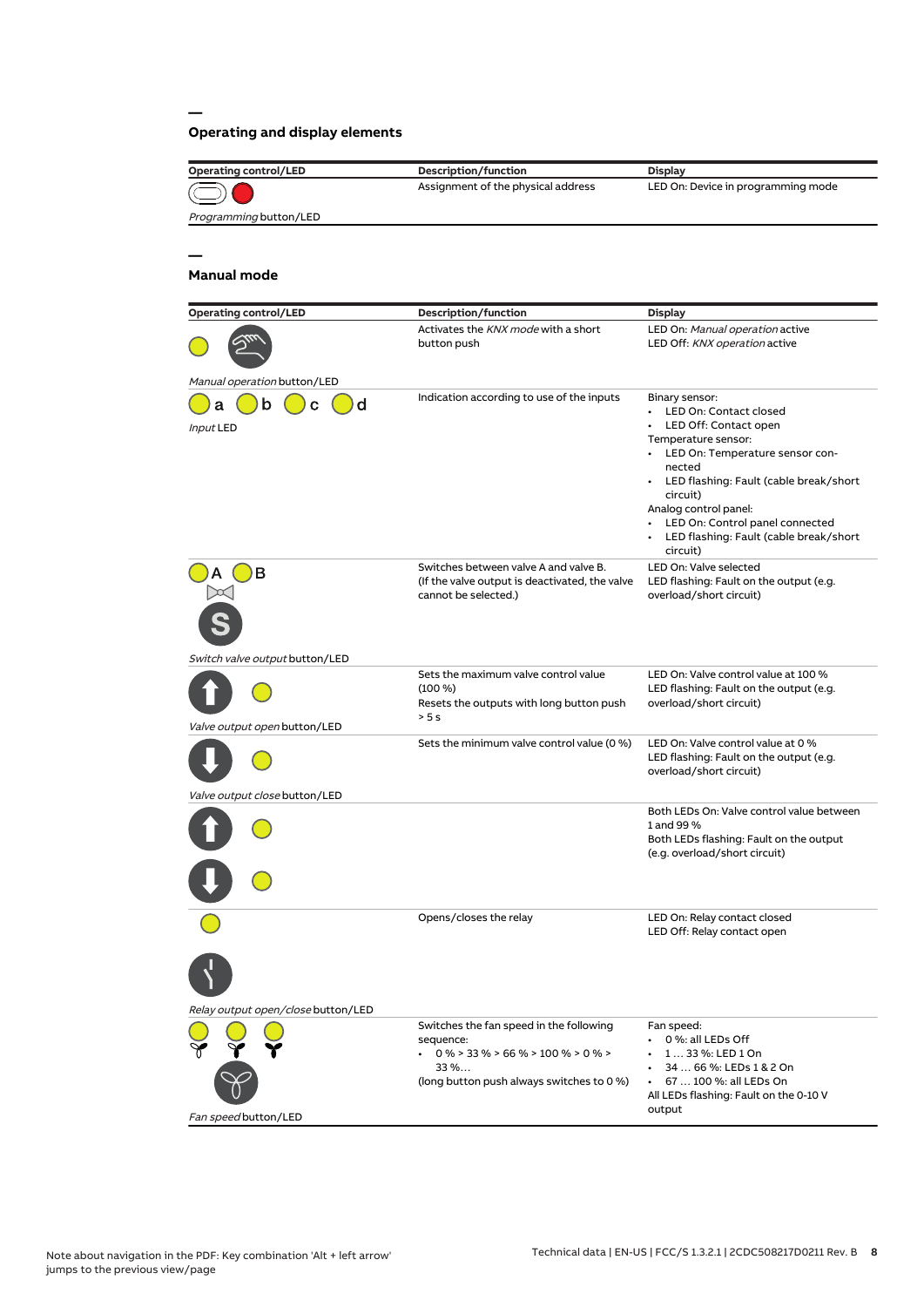# **KNX operation**

**—**

| <b>Operating control/LED</b>                                   | Description/function                                                                                            | <b>Display</b>                                                                                                                                                                                                                                                                                                          |
|----------------------------------------------------------------|-----------------------------------------------------------------------------------------------------------------|-------------------------------------------------------------------------------------------------------------------------------------------------------------------------------------------------------------------------------------------------------------------------------------------------------------------------|
| Manual operation button/LED                                    | Activates the Manual operation mode with<br>long button push > 5 s                                              | LED On: Manual operation active<br>LED Off: KNX operation active<br>LED flashes when button is pushed: Manual<br>operation deactivated via ETS                                                                                                                                                                          |
| d<br>b<br>С<br>а<br>Input LED                                  | Indication according to use of the inputs                                                                       | Binary sensor:<br>• LED On: Contact closed<br>LED Off: Contact open<br>Temperature sensor:<br>• LED On: Temperature sensor con-<br>nected<br>• LED flashing: Fault (cable break/short<br>circuit)<br>Analog control panel:<br>• LED On: Control panel connected<br>• LED flashing: Fault (cable break/short<br>circuit) |
| в                                                              | Switches between valve A and valve B.<br>(If the valve output is deactivated, the valve<br>cannot be selected.) | LED On: Valve selected<br>LED flashing: Fault on the output (e.g.<br>overload/short circuit)                                                                                                                                                                                                                            |
| Switch valve output button/LED<br>Valve output open button/LED | <b>Button without function</b>                                                                                  | LED On: Valve control value at 100 %<br>LED flashing: Fault on the output (e.g.<br>overload/short circuit)                                                                                                                                                                                                              |
| Valve output close button/LED                                  | Button without function                                                                                         | LED On: Valve control value at 0 %<br>LED flashing: Fault on the output (e.g.<br>overload/short circuit)                                                                                                                                                                                                                |
|                                                                |                                                                                                                 | Both LEDs On: Valve control value between<br>1 and 99 %<br>Both LEDs flashing: Fault on the output<br>(e.g. overload/short circuit)                                                                                                                                                                                     |
| Relay output open/close button/LED                             | Button without function                                                                                         | LED On: Relay contact closed<br>LED Off: Relay contact open                                                                                                                                                                                                                                                             |
| Fan speed button/LED                                           | Button without function                                                                                         | Fan speed:<br>0 %: all LEDs Off<br>1  33 %: LED 1 On<br>34  66 %: LEDs 1 & 2 On<br>67  100 %: all LEDs On<br>All LEDs flashing: Fault on the 0-10 V<br>output                                                                                                                                                           |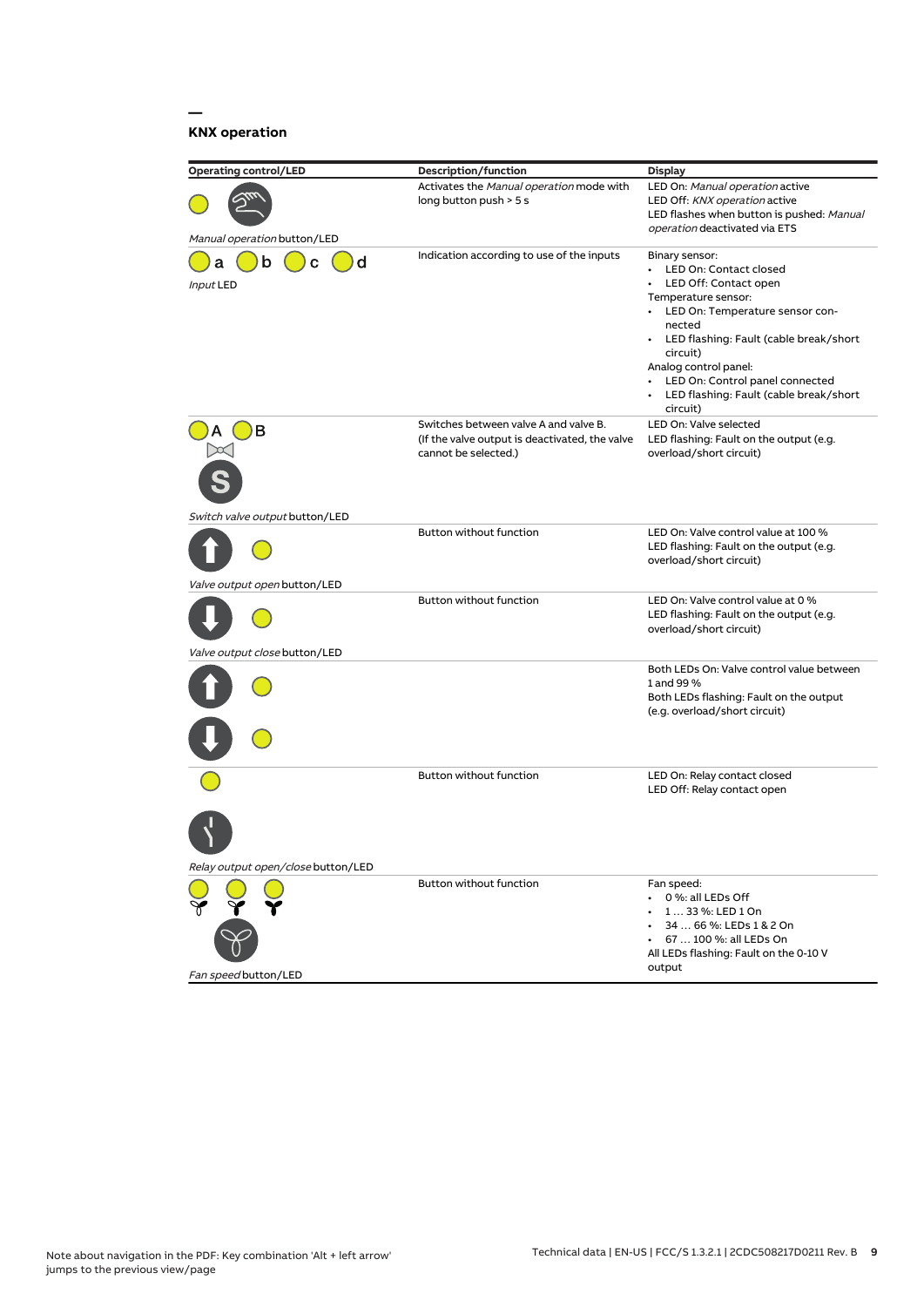#### **— General technical data**

| <b>Device</b>                        | <b>Dimensions</b>                                                       | $90 \times 105 \times 63.5$ mm (H x W x D)                                      |
|--------------------------------------|-------------------------------------------------------------------------|---------------------------------------------------------------------------------|
|                                      | Mounting width in space units                                           | 6 modules, 17.5 mm each                                                         |
|                                      | Weight                                                                  | $0.21$ kg                                                                       |
|                                      | Mounting position                                                       | Any                                                                             |
|                                      | Mounting variant                                                        | 35 mm mounting rail                                                             |
|                                      | Design                                                                  | proM                                                                            |
|                                      | Degree of protection                                                    | <b>IP 20</b>                                                                    |
|                                      | <b>Protection class</b>                                                 | Ш                                                                               |
|                                      | Overvoltage category                                                    | Ш                                                                               |
|                                      | Pollution degree                                                        | $\overline{c}$                                                                  |
| <b>Materials</b>                     | Housing                                                                 | Polycarbonate, Makrolon FR6002, halogen free                                    |
| <b>Material note</b>                 | Fire classification                                                     | Flammability V-0                                                                |
| <b>Electronics</b>                   | Rated voltage, bus                                                      | 30 V DC                                                                         |
|                                      | Voltage range, bus                                                      | 21  31 V DC                                                                     |
|                                      | Current consumption, bus                                                | < 12 mA                                                                         |
|                                      | Power loss, device                                                      | $\leq 3 W$                                                                      |
|                                      | Power loss, bus                                                         | $\leq$ 0.25 W                                                                   |
|                                      | Power loss, relay output 16 A                                           | $\leq 1 W$                                                                      |
|                                      | KNX safety extra low voltage                                            | <b>SELV</b>                                                                     |
| <b>Connections</b>                   | Connection type, KNX bus                                                | Plug-in terminal                                                                |
|                                      | Cable diameter, KNX bus                                                 | 0.6  0.8 mm, solid                                                              |
|                                      | Connection type, inputs/outputs                                         | Screw terminal with universal head (PZ 1)                                       |
|                                      | Pitch                                                                   | 6.35 mm                                                                         |
|                                      | Tightening torque, screw terminals                                      | $0.50.6$ Nm                                                                     |
|                                      | Conductor cross-section, flexible                                       | $1 \times (0.2 \ldots 4 \text{ mm}^2) / 2 \times (0.2 \ldots 2.5 \text{ mm}^2)$ |
|                                      | Conductor cross section, rigid                                          | $1 \times (0.2 \ldots 6 \text{ mm}^2) / 2 \times (0.2 \ldots 4 \text{ mm}^2)$   |
|                                      | Conductor cross section with wire end ferrule without<br>plastic sleeve | $1 \times (0.252.5 \text{ mm}^2)$                                               |
|                                      | Conductor cross section with wire end ferrule with<br>plastic sleeve    | $1 \times (0.254 \text{ mm}^2)$                                                 |
|                                      | Conductor cross section with TWIN wire end ferrule                      | $1 \times (0.52.5 \text{ mm}^2)$                                                |
|                                      | Length, wire end ferrule contact pin                                    | $\geq 10$ mm                                                                    |
| <b>Certificates and declarations</b> | Declaration of conformity CE                                            | → 2CDK508226D2701                                                               |
| <b>Ambient conditions</b>            | Operation                                                               | $-5+45$ °C                                                                      |
|                                      | Transport                                                               | $-25+70 °C$                                                                     |
|                                      | Storage                                                                 | $-25+55$ °C                                                                     |
|                                      | Humidity                                                                | $\leq$ 95 %                                                                     |
|                                      | Condensation allowed                                                    | <b>No</b>                                                                       |
|                                      | Atmospheric pressure                                                    | $\geq$ 80 kPa (corresponds to air pressure at 2,000 m above sea<br>level)       |

#### **— Inputs**

| <b>Rated values</b>     | Number of inputs                         | 4                      |
|-------------------------|------------------------------------------|------------------------|
|                         | Inputs for analog room control unit      | 1 (input a)            |
| <b>Contact scanning</b> | Scanning current                         | $\leq 1$ mA            |
|                         | Scanning voltage                         | $\leq$ 12 V DC         |
| Resistance              | Selection                                | User-defined           |
|                         | PT 1.000                                 | 2-conductor technology |
|                         | PT100                                    | 2-conductor technology |
|                         | <b>KT</b>                                | 1 <sup>k</sup>         |
|                         | <b>KTY</b>                               | 2k                     |
|                         | <b>NI</b>                                | 1k                     |
|                         | NTC                                      | 10k, 20k               |
| Cable length            | Between sensor and device input, one-way | $\leq 100$ m           |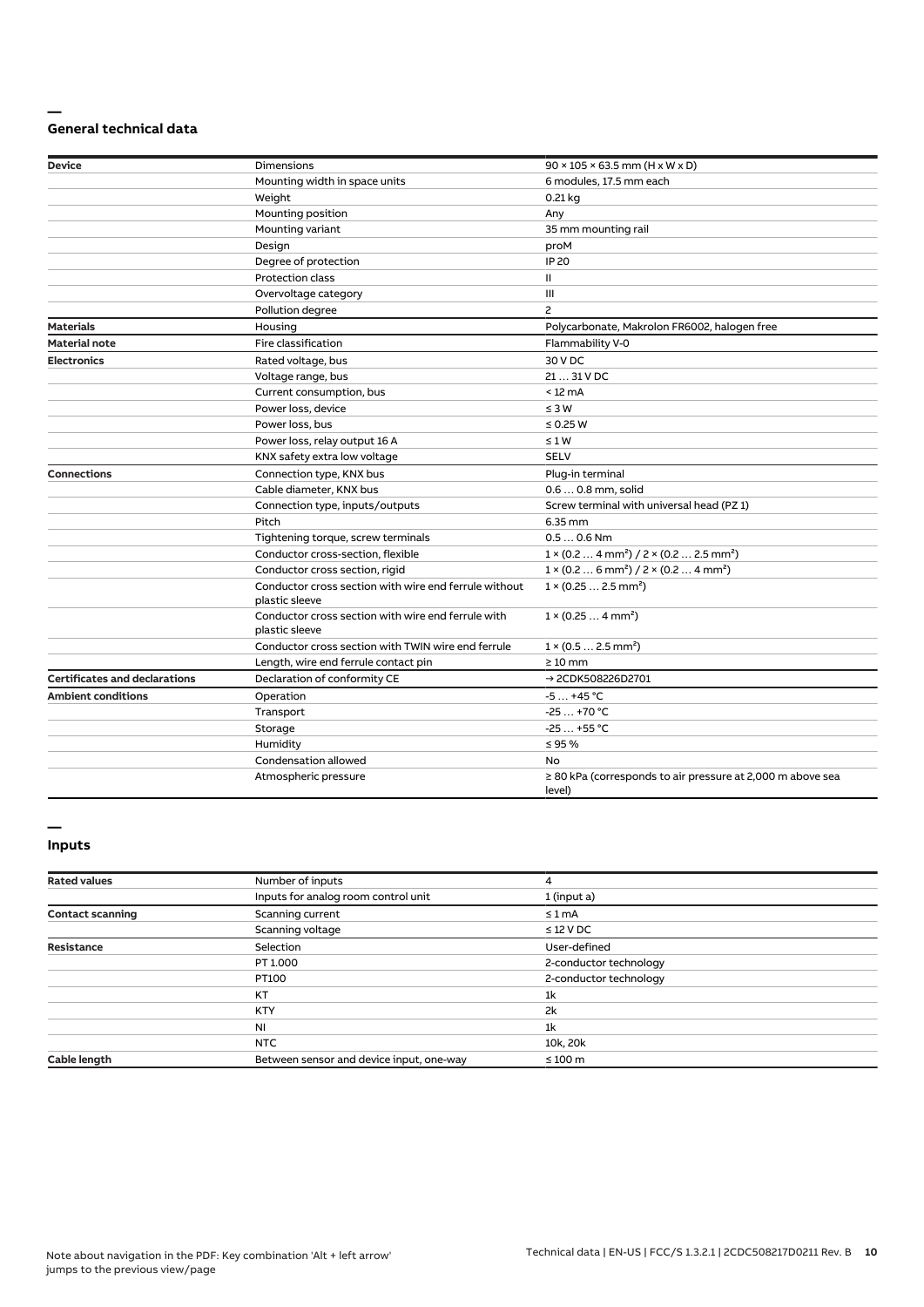## **Valve outputs – analog**

| <b>Rated values</b> | Number of outputs         |              |  |
|---------------------|---------------------------|--------------|--|
|                     | Control signal            | $010$ V DC   |  |
|                     | Signal type               | Analog       |  |
|                     | Output load               | > 10 kohms   |  |
|                     | Output tolerance          | ±10%         |  |
|                     | <b>Current limitation</b> | Up to 1.5 mA |  |

#### **— Fan outputs – analog**

| <b>Rated values</b> | Number of outputs         |              |
|---------------------|---------------------------|--------------|
|                     | Control signal            | $010$ V DC   |
|                     | Signal type               | Analog       |
|                     | Output load               | > 10 kohms   |
|                     | Output tolerance          | ±10%         |
|                     | <b>Current limitation</b> | Up to 1.5 mA |

## **—**

**—**

# **Outputs – relays 16 A**

| <b>Rated values</b>         | Number of outputs                                          |                                                 |  |
|-----------------------------|------------------------------------------------------------|-------------------------------------------------|--|
|                             | Rated voltage U.                                           | 230 V AC                                        |  |
|                             | Rated current I <sub>n</sub> (per output)                  | 16 A                                            |  |
|                             | Rated frequency                                            | 50/60 Hz                                        |  |
| <b>Switching currents</b>   | AC-1 operation (cos $\varphi$ = 0.8)                       | $\leq 16$ A                                     |  |
|                             | AC-3 operation (cos $\varphi$ = 0.45)                      | $\leq 6$ A                                      |  |
|                             | Fluorescent lighting load AX<br>$\leq 6$ AX                |                                                 |  |
|                             | Switching current at 24 V DC (resistive load)              | $\leq 16$ A                                     |  |
|                             | Switching current at 5 V AC                                | $\geq 0.1$ A                                    |  |
|                             | Switching current at 12 V AC                               | $\geq 0.1$ A                                    |  |
|                             | Switching current at 24 V AC                               | $\geq 0.1$ A                                    |  |
| <b>Service life</b>         | Mechanical service life                                    | $\geq$ 3 × 10 <sup>6</sup> switching operations |  |
|                             | AC-1 operation (cos $\varphi$ = 0.8)                       | $\geq 10^5$ switching operations                |  |
| <b>Switching operations</b> | Switching operations per minute when one relay<br>switches | $\leq 500$                                      |  |

## **—**

# **Device type**

| Device type | Fan Coil Controller               | FCC/S 1.3.2.1                                        |
|-------------|-----------------------------------|------------------------------------------------------|
|             | Application                       | Fan Coil Unit Controller, PWM/                       |
|             |                                   | $\ldots$ = current version number of the application |
|             | Maximum number of group objects   | 118                                                  |
|             | Maximum number of group addresses | 255                                                  |
|             | Maximum number of assignments     | 255                                                  |

# **Note**

Observe software information on the website → www.abb.com/knx.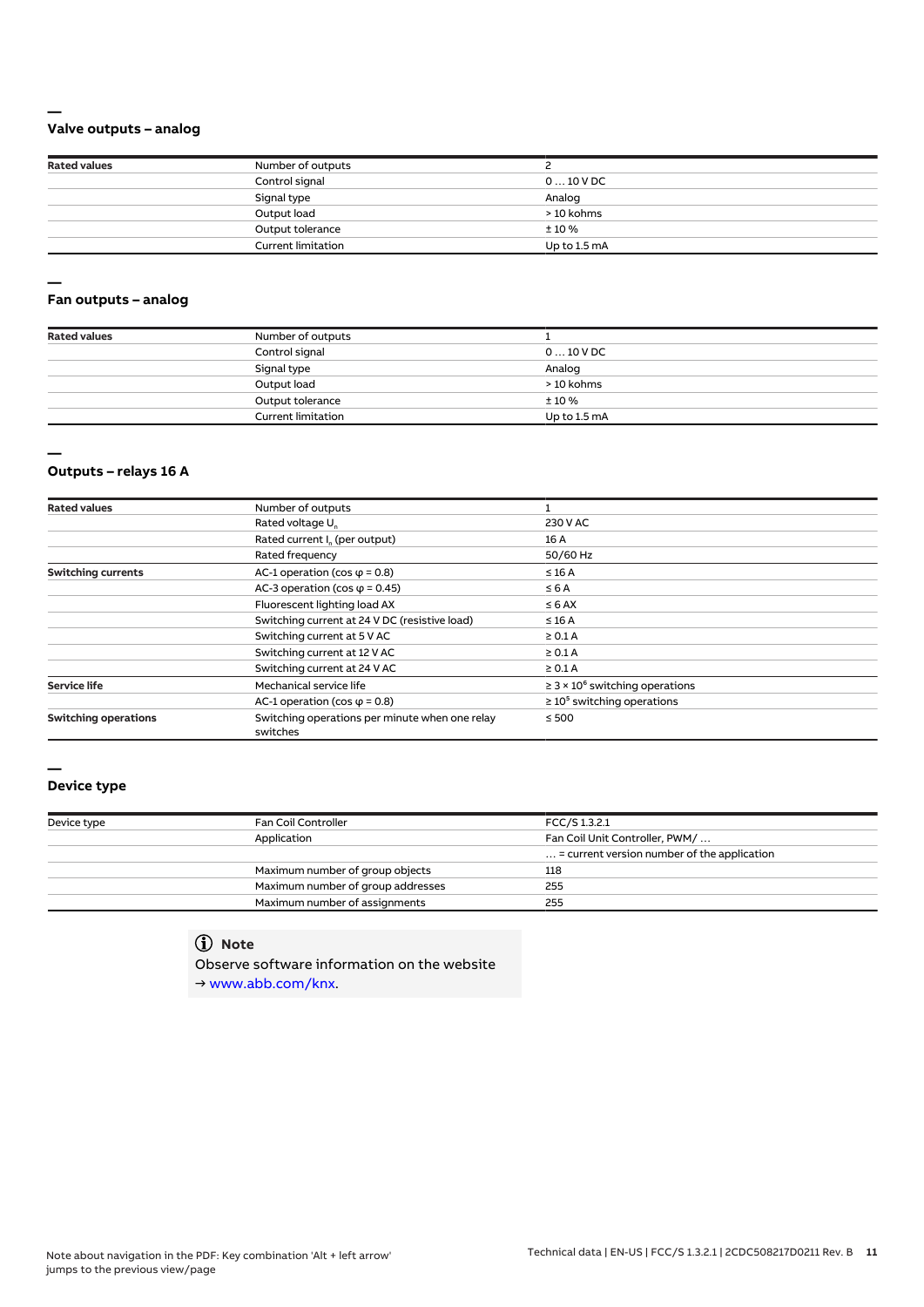#### **— Ordering details**

| <b>Description</b>  | <b>MW</b> | Type         | Order no.       | Packaging<br>[pcs.] | Weight (incl.<br>packaging)<br>[kg] |
|---------------------|-----------|--------------|-----------------|---------------------|-------------------------------------|
| Fan Coil Controller |           | FCC/S1.3.2.1 | 2CDG110215R0011 |                     | 0.22                                |